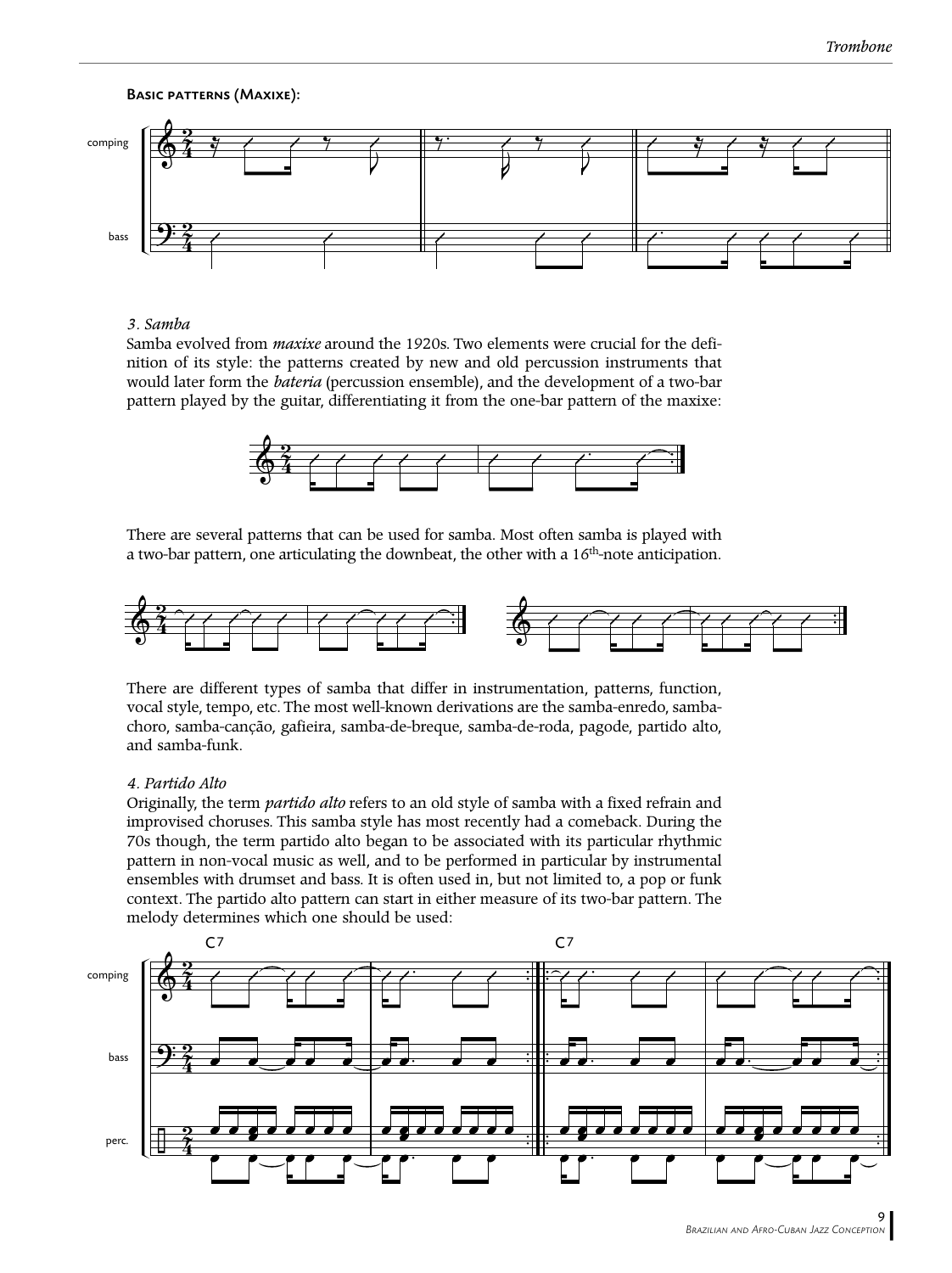

The partido alto pattern is often simplified, with rhythms split between bass and accompaniment that plays the accents:

# *5. Samba-Funk*

Samba-funk often uses the partido alto pattern (see above) with a funk feel. Variations of the partido alto pattern are also used with or without funk or pop feel. You can also create a samba-funk feel by using a regular funk groove and adding samba percussion instruments and patterns on top.

Example of variation:



## *6. Bossa-Nova*

Bossa-Nova evolved around the late 50s by middle/high class musicians that used samba patterns with jazz harmonic progressions and chord tensions. It uses two and one-bar pattern, and has a concept of integration where all instruments and vocals are balanced in function and dynamics. The rhythmic accompaniment (and vocal style) created by João Gilberto mixed transparent and clear patterns where the harmonic voicings of progressions were as important as the melody.

#### Examples of one-bar patterns:

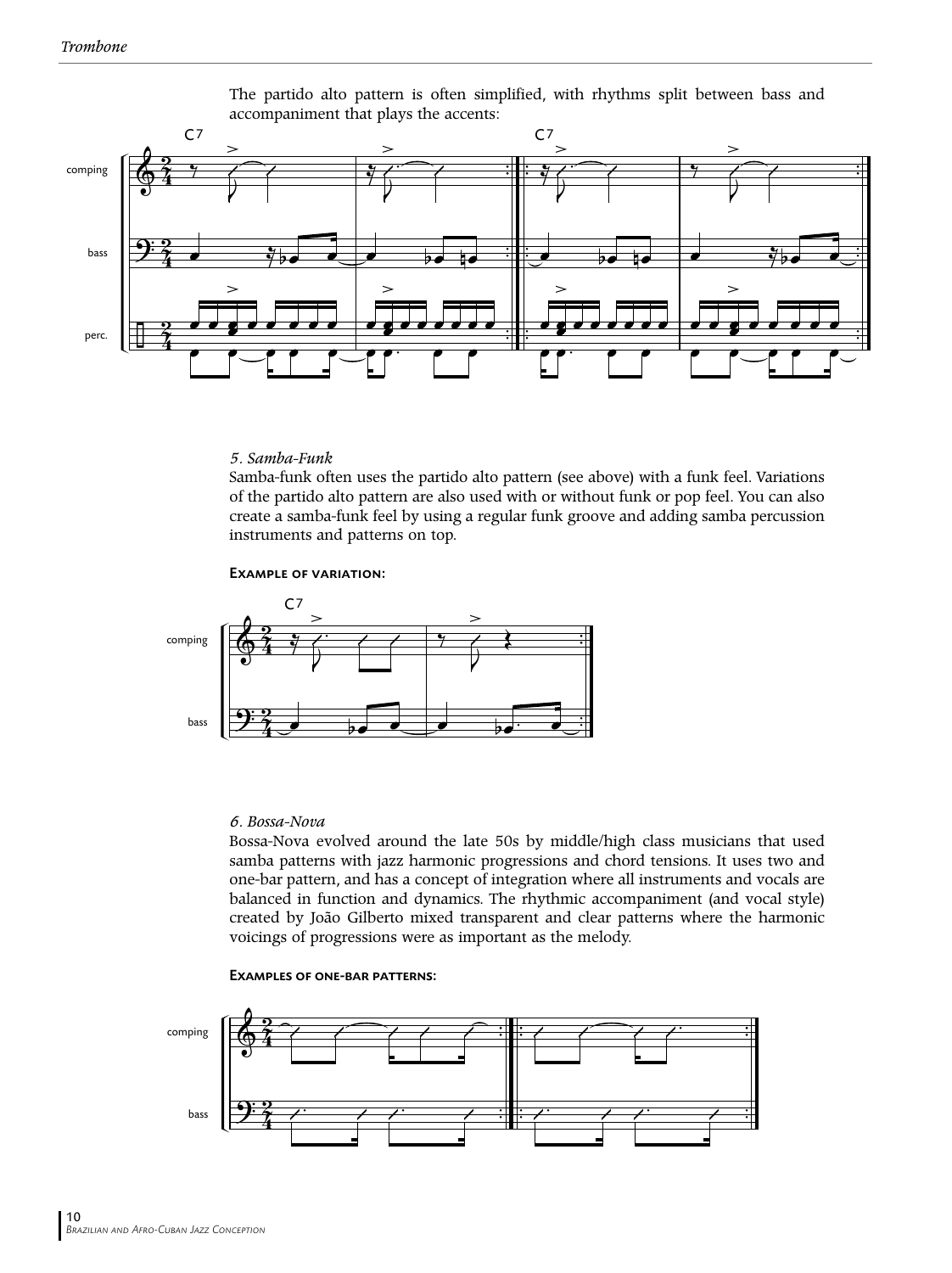# II. CUBAN

Unlike Brazilian music, Cuban music evolves around a two-measure rhythmic pattern called *clave*.

The clave is a rhythmic cell that is organized in either 2–3 or 3–2 patterns. They are the basis of complex polyrhythmic structures in Cuban music, into which the other rhythmic and melodic elements should fit. The pattern of the clave is played on a pair of round wood sticks, also named claves.

# Son Claves:



### *1. Son and Son-Montuno*

Many Afro-Cuban music styles have their roots in the son. There are many types of son: afro-son, guajira-son, rumba-son, and others, including what we know today as Salsa. The son is characterized by the clave, and the tumbao, a typical bass line and conga pattern. Note that the bass line always anticipates the bar line by one quarternote.



*O = Open tone P = Palm T = Finger tips S = Slap*

If the piano plays a pattern called montuno, then the style is referred to as *son-montuno.*



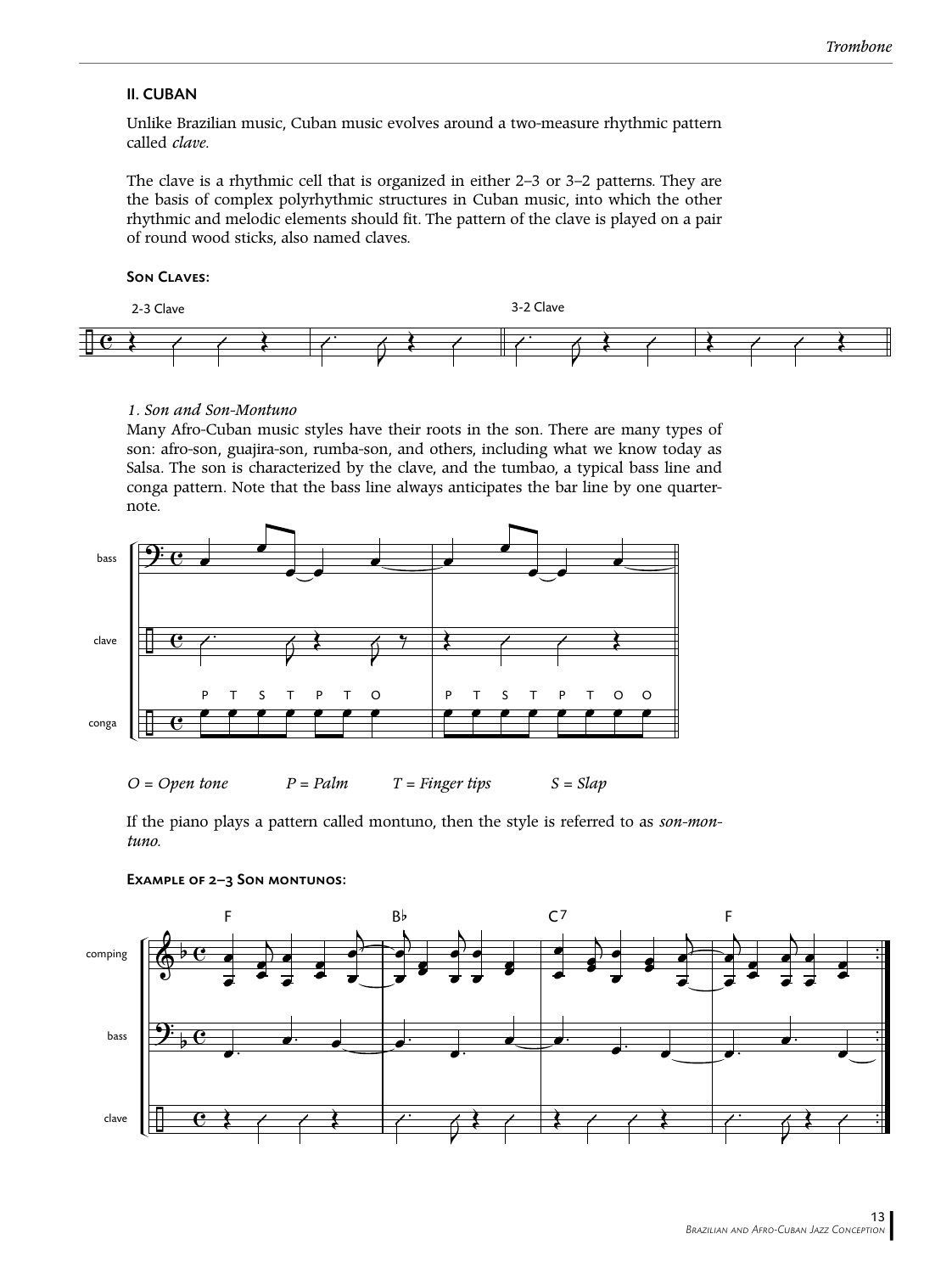# RHYTHMIC AND MELODIC INTERPRETATION

There are different ways one can interpret the rhythms of any given melody in the styles presented in this book. First you need to get familiar with some of the typical rhythms that are often seen in Brazilian and Afro-Cuban music.

### Common rhythmic figures

Repeat each figure several times in a loop. Practice them first using one single note.



Now work on some of the rhythmic variations that are constructed either by using ties and rests or in combination with other rhythms:









Length of syncopated notes They can vary depending on tempo, style and personal interpretation. In faster tempos the tendency is to shorten syncopated notes:

This written rhythm…



…could be played like this: or this:

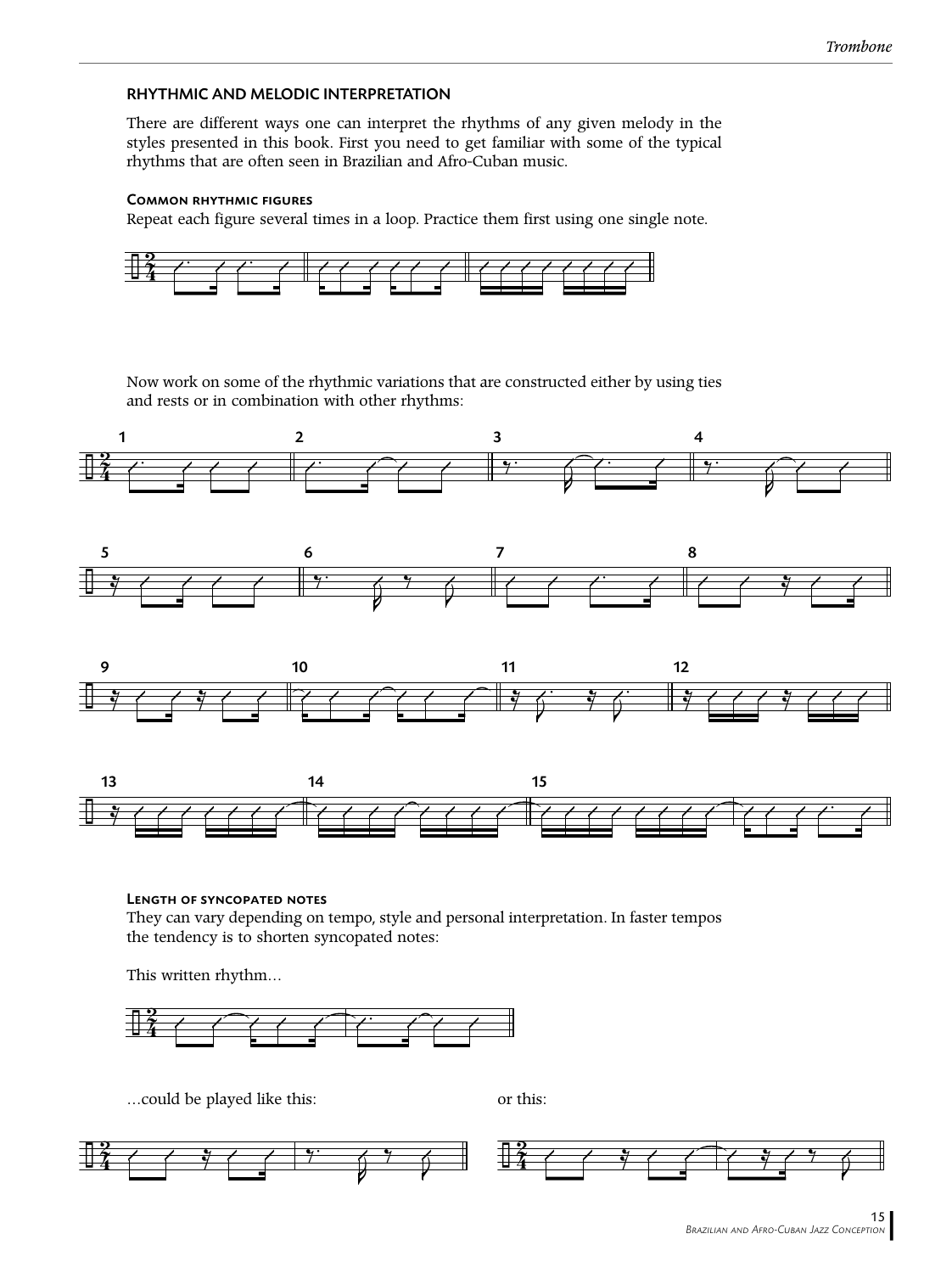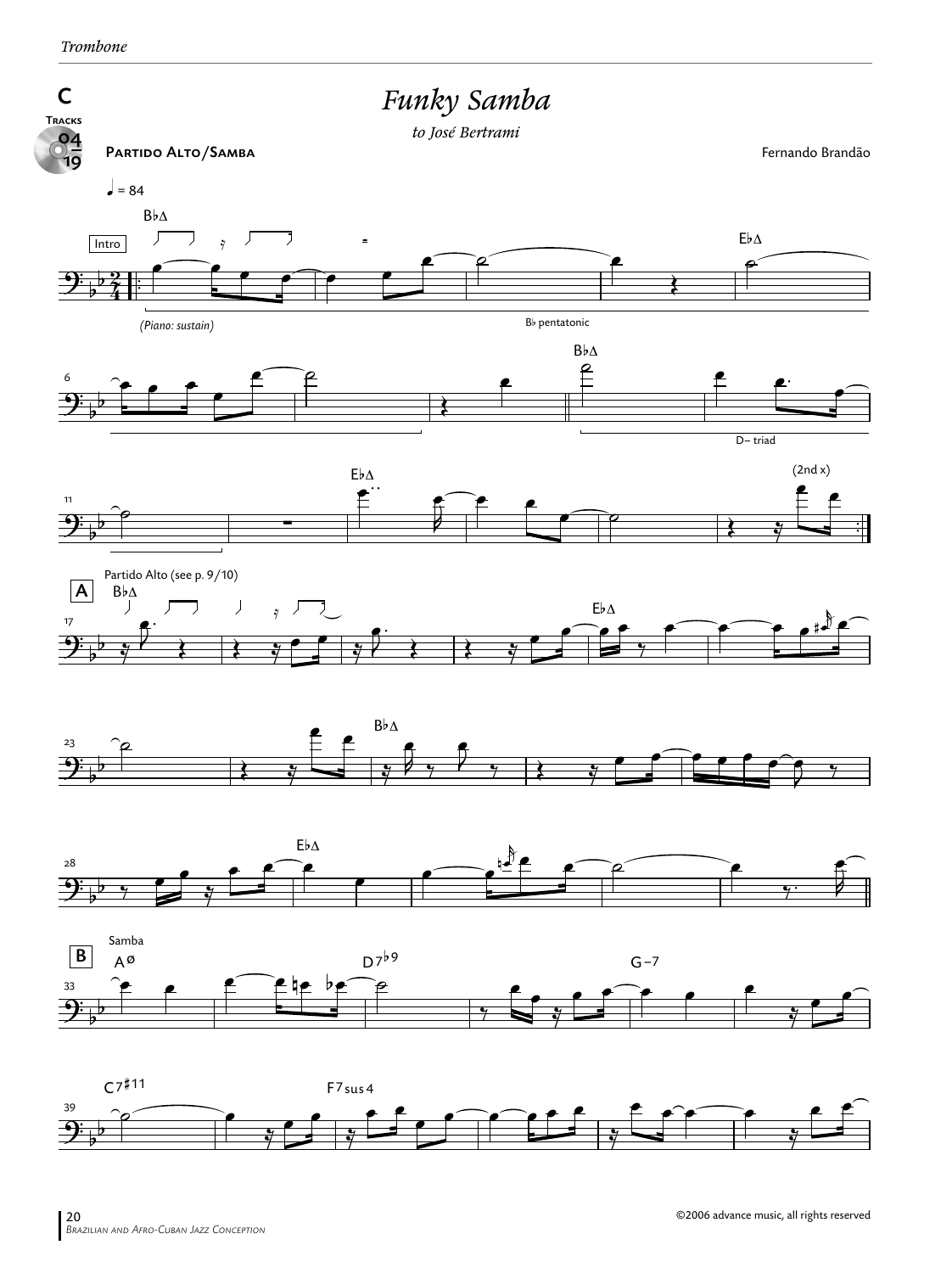













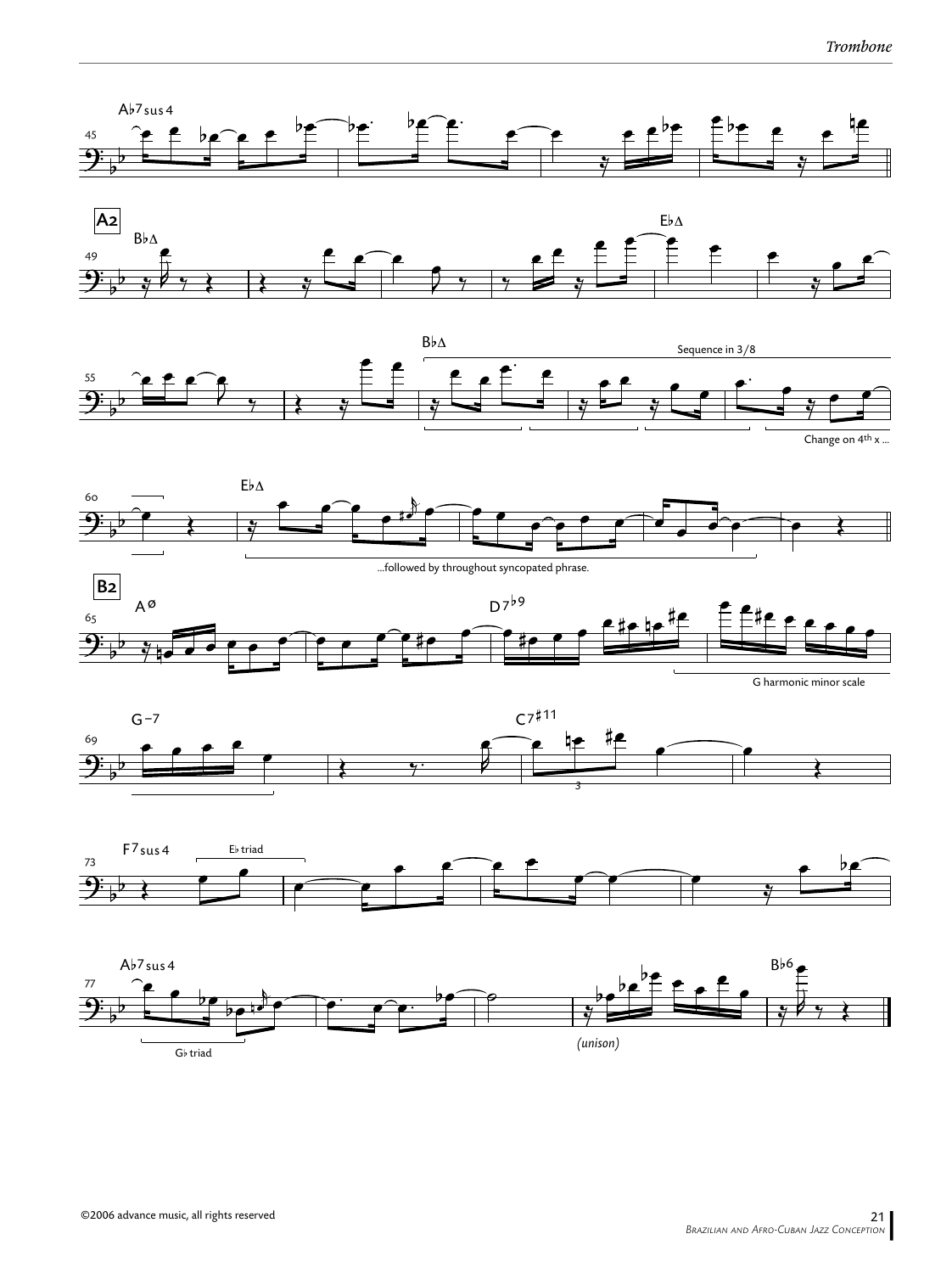# FUNKY SAMBA (p. 20)

*Points of interest:*

- Development of a 3-note motive at the beginning of A (mm. 18–19) through sections of the piece.
- The simple harmonic progression provides the opportunity to explore rhythmic ideas without worrying about changes. Try using pentatonic scales on this piece. Below there is a map of 7 different pentatonic scales.

|--|

| Major | Major 66    | Minor   | Minor 6 | Half-<br>diminished | Diminished       | Whole-tone |
|-------|-------------|---------|---------|---------------------|------------------|------------|
| ╰     | $Bb7$ (#11) | $A - 7$ | $A-6$   | AØ                  | A <sup>0</sup> 7 | D7 (#11)   |

The first row shows how pentatonic scales relate to each other, key and note-wise. The second row shows pentatonic scales for different chords *with root on C.* Note that for C7#11 *the root of the pentatonic is D, not C.*



Explore different sequences with pentatonic scales. Below there are four examples with ascending sequences.

Groups of 4



Skip, skip up, double-skip down (mostly in 4ths)